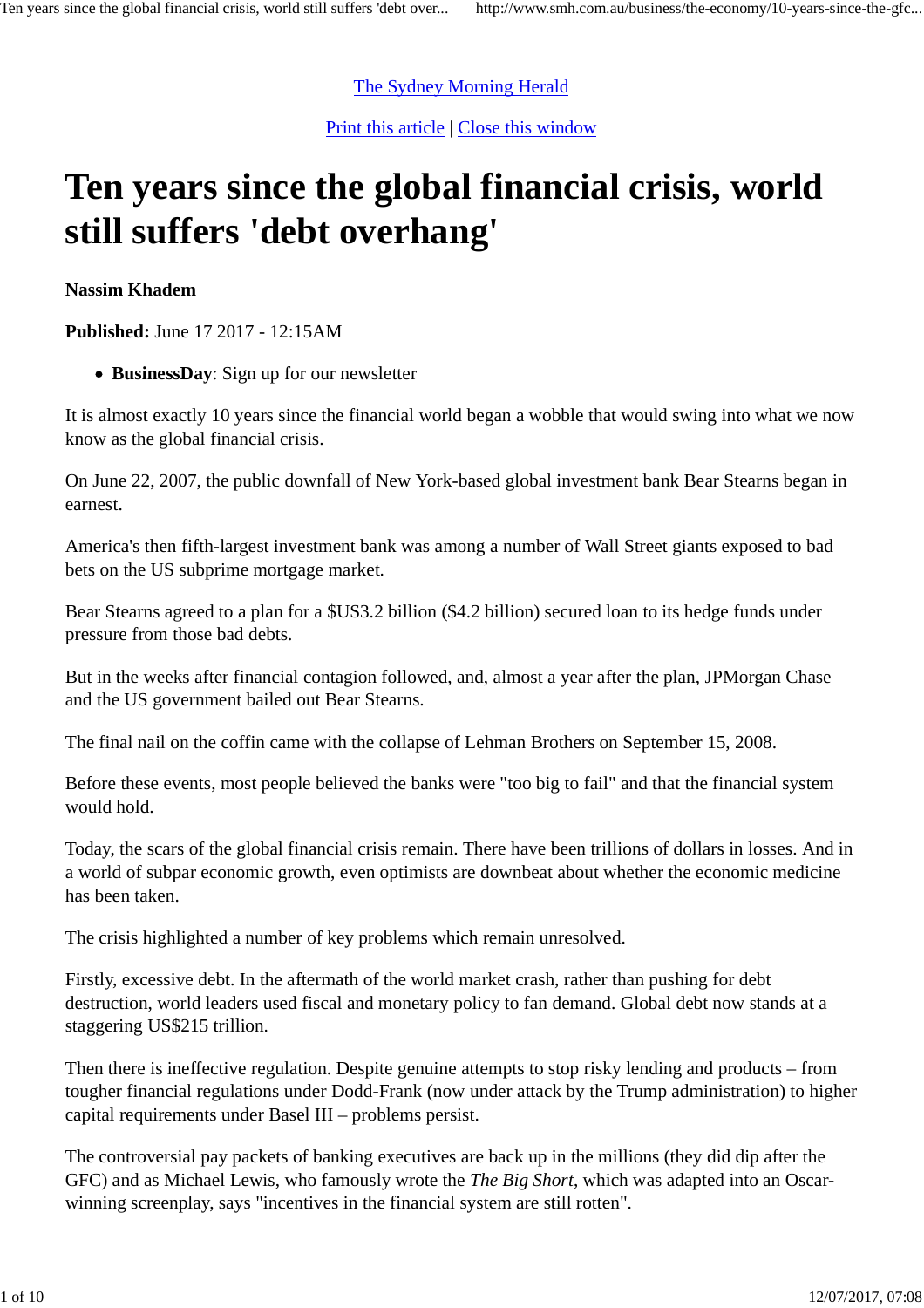Michael Lewis, author of the *The Big Short*, says "incentives in the financial system are still rotten". Photo: Jonathan Fickies

Finally, the question of accountability. Banks and their regulators should have behaved better. But what about the consumers – could they have known better? And governments, who in times of crisis feel left with little option but to bail-out banks, have found it difficult to make measures stick.

Irrational exuberance

Let's start with the question of debt. Lord Adair Turner, who chaired the UK Financial Services Authority between 2008 and 2013 and helped redesign global banking, says the world since has not addressed this root cause of the crisis and that means it's at risk of another one.

Lord Turner, now chairman of New York-based Institute for New Economic Thinking, says the world is suffering from "irrational exuberance" and "debt overhang".

The latter term refers to countries trapped in a vicious cycle of debt, and when nations ultimately default on that debt – he predicts that the next crisis will come courtesy of China and that's just a number of years away – it ends in their economic destruction.

The Institute of International Finance (IIF) says global levels of debt held by households, governments, and non-financial corporates jumped by over \$US70 trillion in the past decade to a record high of \$US215 trillion, equating to 325 per cent of global GDP.

"There's been no deleveraging," Lord Turner says.

"Once you've got too much debt in the economy ... it's incredibly difficult to get rid of it.

"If you say, 'I'm going to write it off', your banks go bankrupt ... if you try get rid of it by people paying down that debt ... the attempt to pay it back is what drives the economy into recession."

To avoid that, interest rates then fall, and that simply encourages more borrowing, he says.

Australia's mortgage binge

Property excesses are often found at the heart of financial crises.

And there are many who believe Australia is suffering from one of the worst excesses imaginable.

"Australia is one of the countries closest to recession and financial crisis," says David Levy, an American economist and author and chairman of economic consultancy Jerome Levy Forecasting Center in New York.

US household debt was 98 per cent of GDP in 2008 when the market crashed.

Australia's current household debt to GDP is currently at 123 per cent of GDP – the second-highest in the world (Switzerland has the highest debt to GDP at 128 per cent).

The Aussie debt binge is aided by generous tax concessions – negative gearing and the capital gains tax discount – which encourage housing investors to acquire more property.

But as house prices climb rapidly in Sydney and Melbourne, wage growth is stagnant, meaning the household debt-to-income ratio has climbed to an all-time peak of 189 per cent.

Mr Levy says Australia's "housing bubble is extraordinary" and "its dependence on mining extreme".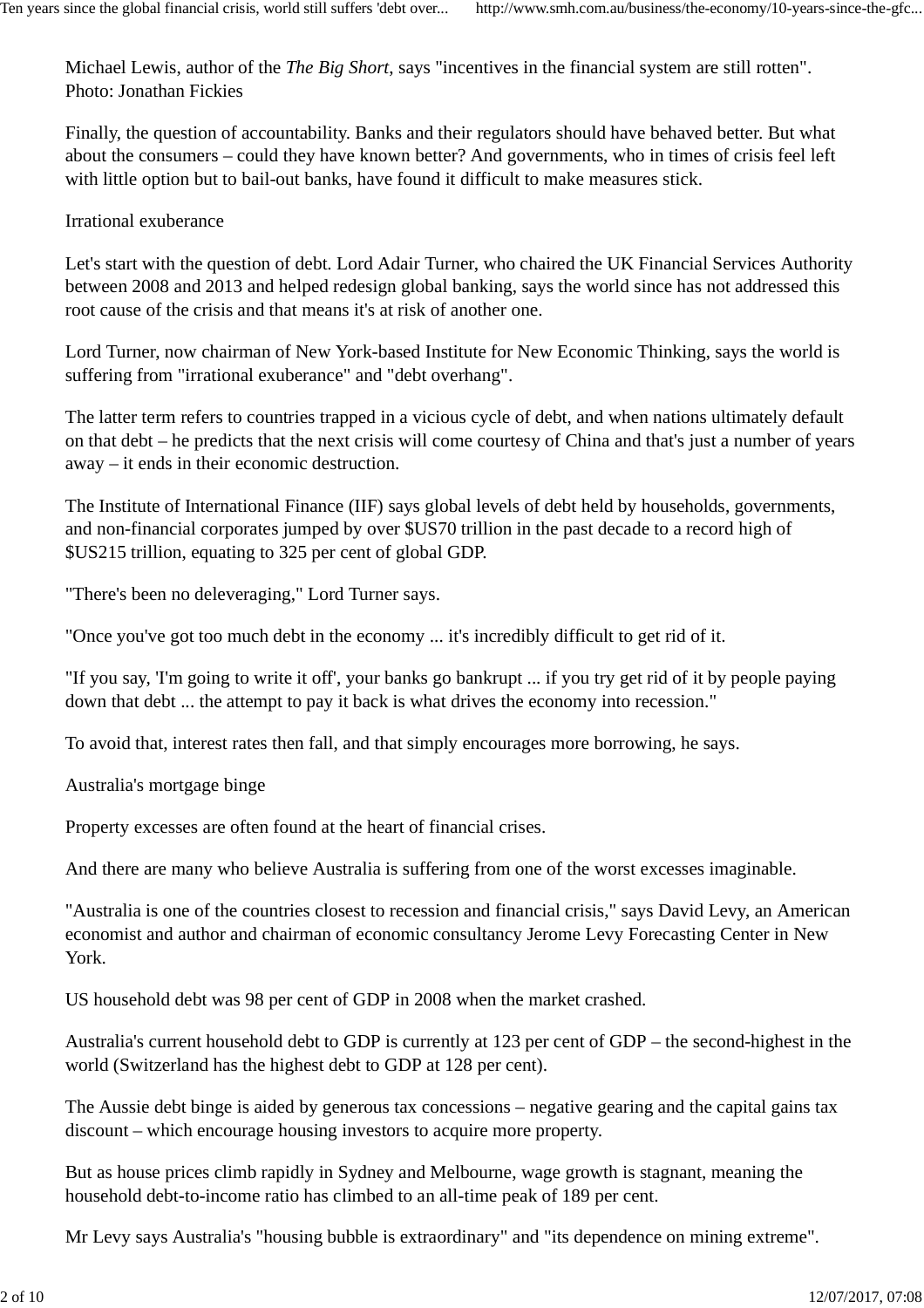"Australia will go through a contained depression – the RBA and rest of the government will not let its banking system collapse – but it will still be a relatively tumultuous process."

Steve Keen says the risk of recession is even higher now that APRA has slightly tightened lending standards. Photo: Peter Rae

Steve Keen, Professor of Economics at Kingston University in London, a long-time doomsayer on Australia's mortgage binge, says simply: "It's dangerous".

He says the Reserve Bank and Australian politicians ignore the dangers of private household debt today just as former US Federal Reserve chairman Ben Bernanke did before the GFC.

Keen says the risk of recession is even higher now that APRA has slightly tightened lending standards.

"It's inevitable," he says, sticking to his bold prediction that it will happen before year's end.

The team at LF Economics – a research firm founded by Lindsay David and Philip Soos – have also been sounding strong warnings of a crash.

David, author of *Australia: Boom to Bust*, says, "I don't believe there is another mortgage market globally where a banking system leveraged their household sector as much as ours is without a systemic collapse."

He says Australia's debt profile has a strong resemblance to Ireland's debt profile in the lead-up to the GFC, whereby public debt levels by global standards were relatively low but household debt is extremely high.

"The mistake we have made in Australia's is that we essentially copied Ireland's pre-GFC paper wealth creation model by allowing banks to over-lend and engage in Ponzi finance," Mr David says.

"That is, lending ever-larger amounts of mortgage debt to owner-occupiers and investors to increase leverage and outbid other speculators."

Aussie sub-prime

Another firm warning of an impending housing crash is JCP Investment Partners. It issued a report recently noting that mortgage loans to over-extended borrowers amounted to more than six times household incomes and could wipe out 20 per cent of the major banks' equity base.

JCP's report also accuses banks of hiding the risks.

"We suspect the old three-times-gross-income rule has been fundamentally breached," Matthew Wilson, head of financials research and senior portfolio manager, says in the report.

"Indeed, we believe gross incomes could have been capitalised to well over six times, which would partly explain the rapid increase in Melbourne and Sydney house prices."

The JCP report says interest-only loans could be Australia's sub-prime since "interest-only households tend to have lower incomes and higher amounts of credit outstanding".

"I'm not in the camp that says the economy will crash," says AMP's Shane Oliver. Photo: Louie Douvis

AMP's chief economist Shane Oliver disagrees.

"I'm not in the camp that says the economy will crash," Dr Oliver says.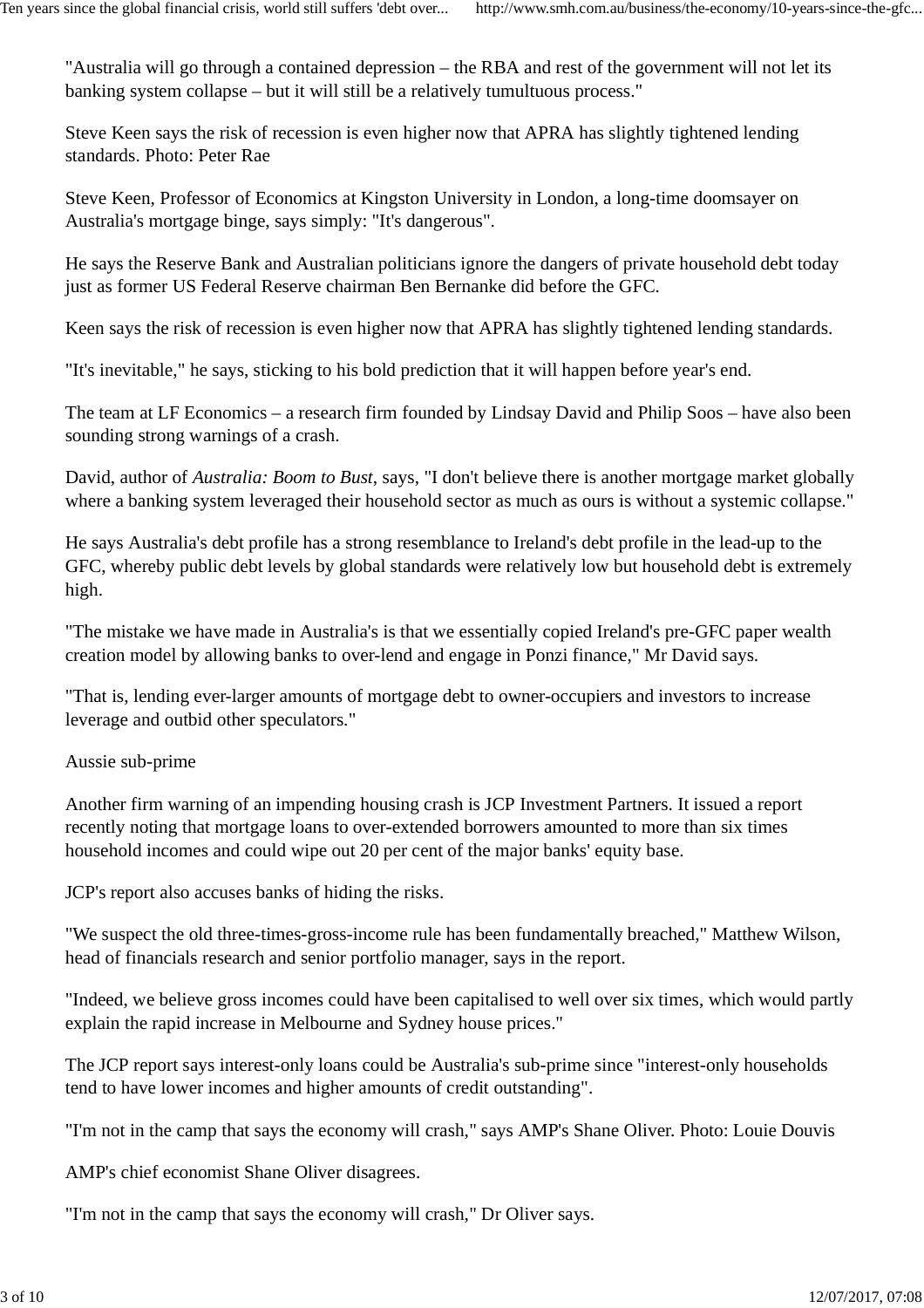"To get that we need higher interest rates and / or higher unemployment, and I don't think we will see that."

Dr Oliver anticipates in the next two years house prices will come off their current peaks. He says house prices will fall 5 to 10 per cent and apartments will experience a higher fall of 15 to 20 per cent.

But this won't lead to mass mortgage defaults like the US had. Firstly because "most borrowers seem able to service their mortgages," he says.

"We are not at a point that the US was prior to the GFC where 40 per cent of loans were going to low-doc borrowers," he says.

And secondly, "if the property market looks like it's going to crash the Reserve Bank will cut rates again and offset bank rate hikes."

Saul Eslake says it is dawning on people that slower growth in incomes might be a permanent change. Photo: Jesse Marlow

Economist Saul Eslake also doesn't think "Australia is in imminent danger of tipping over".

But he says it is dawning on people that slower growth in incomes might be a permanent change, rather than a temporary one.

China: the biggest global risk?

Even if you ignore the bears on Australia's housing market, globally there are risks.

James Galbraith, an American economist and academic, says banks are more concentrated than before the crisis, "therefore more powerful and more dangerous".

"The economy of Europe has not recovered; that of the US has recovered growth but has not restored employment, in relation to population. The derivative exposure of a single German bank – DB – is said to be equal to the entire GDP of Europe.

"Non-performing loans in Italy, not to mention Greece, are at crisis levels."

William White is chairman of Economic and Development Review Committee at the OECD. He says US\$215 trillion in debt at the end of 2016, is "an unprecedented level".

"Moreover, this increased leverage has come at a time when one might have expected leverage in the 'bust after the boom' to have been going in the opposite direction," Mr White says.

"Whereas emerging market economies were 'part of the solution' post 2009, they are now 'part of the problem'. Overall exposures look worse today than in 2007."

Bank for International Settlements (BIS) data that shows most of the debt accumulated in recent years is from emerging markets like China. UBS analysts estimate that China's debt-to-GDP ratio could exceed 300 per cent within two years, up from an estimated 277 per cent in 2016 and 254 per cent in 2015. The International Monetary Fund this week warned China to work faster to get its debt under control.

New York-based author and economic commentator Sandra Navidi says China is the biggest worry for the world.

Even if China's government steps in to stabilise the system, should things go bad, "it is entirely uncertain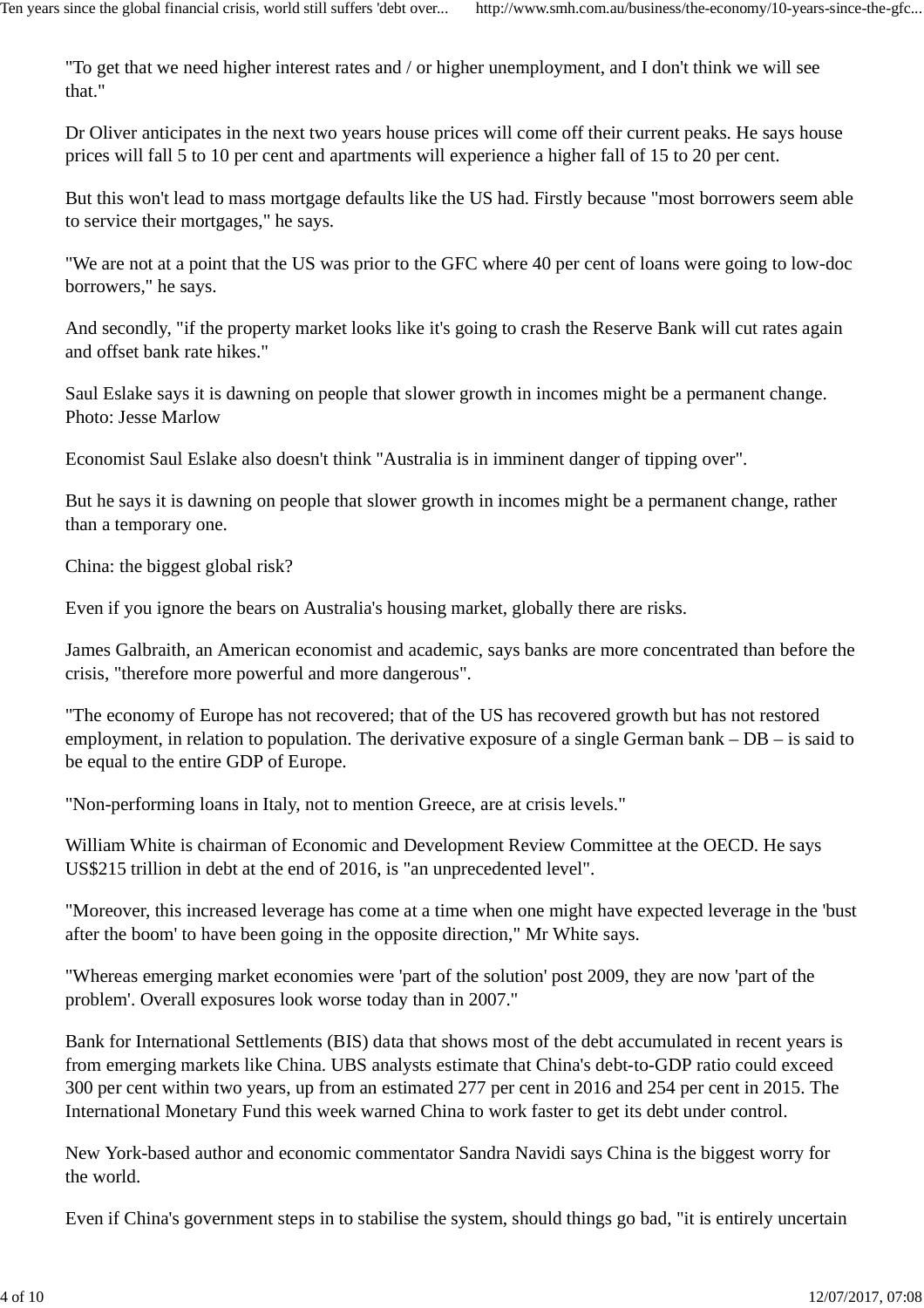whether it will be able to contain it," she says.

Slowing growth and a financial crisis in China, she says, would have an immediate knock-on effect on Australia.

Richard Vague, managing partner of US-based Gabriel Investments, says "China is entering the beginning phase of a five to 10-year financial reversal".

He says two main factors lead to crisis. First, a high ratio of private debt to GDP in a short period "our research would suggest an increase of 15 to 20 percentage points in a five-year period".

"Second, absolute private debt levels have to be high – our research suggests 150 per cent or more. If those two things are true, there's an 80 to 90 per cent chance of a financial crisis."

Regulation ebbs and flows

Post Brexit and in the uncertain days of Donald Trump, the tide of regulation may be turning, and not for the better. That's if it ever really turned at all.

Mr White says there have been genuine attempts to address risks following the GFC but "below the surface, problems lurk".

"Most of the regulatory measures proposed are only marginally stronger and more detailed versions of existing measures that failed to prevent the crisis in the first place," he says.

"Moreover, institutions seem likely to continue successfully gaming the regulatory system as they have done for decades."

"The danger also remains that regulation will simply drive risky business further into the shadows."

"I don't think anyone wants to deregulate Wall Street," says Deloitte's Kevin Nixon. *Photo: Louise Kennerley*

Kevin Nixon, global and Asia-Pacific leader at Deloitte's Centre for Regulatory Strategy, says there is a mantra of "we can never let this happen again".

He says the Basel III reforms which aim to improve the banking sector's ability to absorb shocks and increase transparency will prevent another Lehman-style collapse.

Under Basel, "big global banks hold five times more common equity than they did going into the crisis," Mr Nixon says.

To avoid the potential of taxpayers bailing out troubled banks, global regulators now require a "recovery resolution plan" from financial institutions. Moves are afoot in Australia but the big four banks still don't have plans in place.

Nixon isn't worried about US President Donald Trump's attempts to dismantle or roll back financial regulations under the Dodd-Frank Act. He says massive changes are unlikely to pass US Congress.

"I don't think anyone wants to deregulate Wall Street," he says.

But Lord Turner says that's exactly what Trump intends on doing.

"I'm concerned that the attack on Dodd-Frank is about undoing necessary regulation that was brought in after 2008," he says.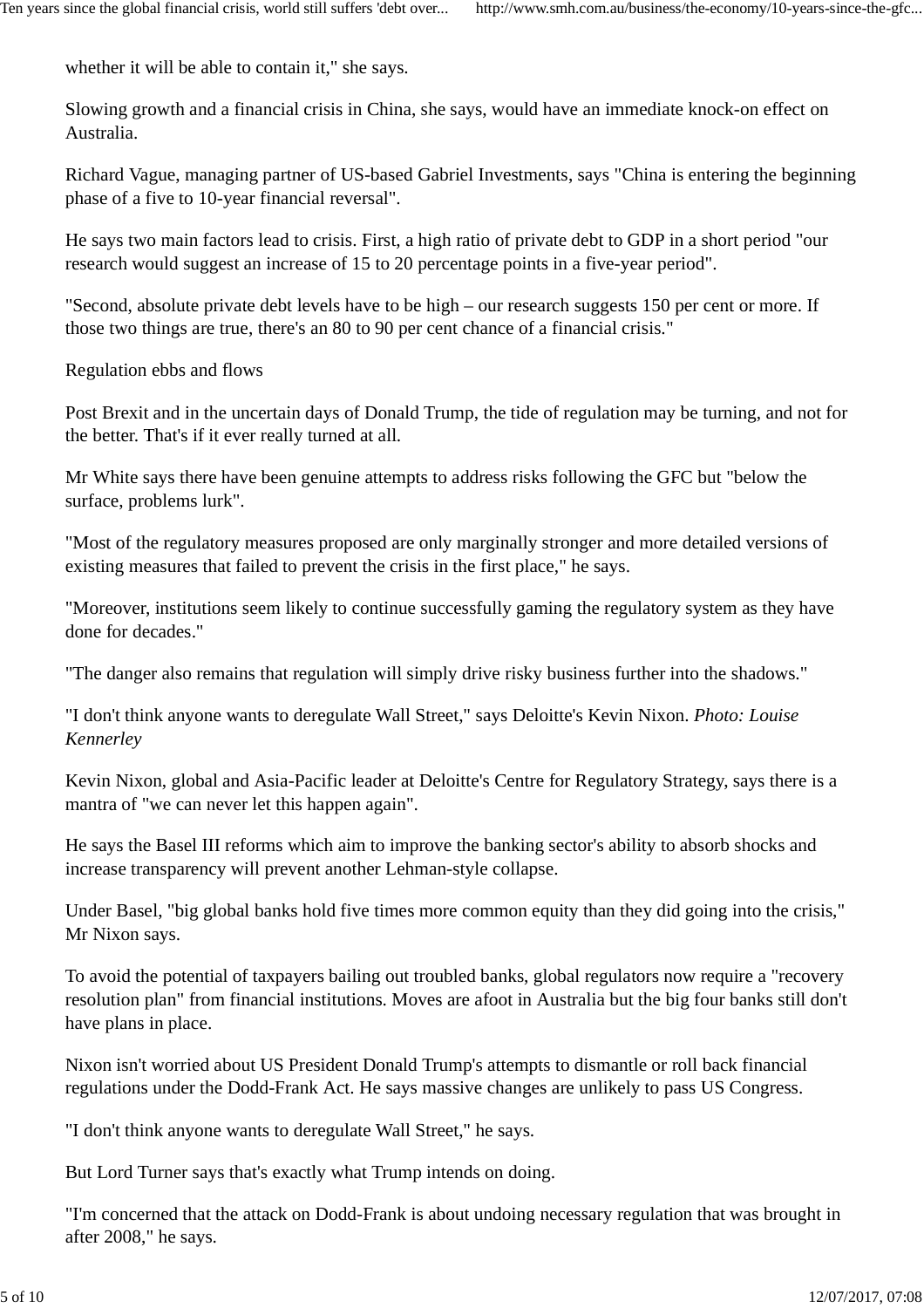Lord Turner says post-crisis reforms have largely stopped outrageous 100 per cent loan-to-value mortgages and rubbish products like synthetic CDOs.

But what one always sees over time, he says, is banks loosening credit standards.

"I would prefer higher [capital] buffers still," Lord Turner says, and even goes as far as advocating banning loans above a certain level.

Lord Adair Turner (left) pictured with former British PM Gordon Brown, middle, and CBI president Sir Colin Marshall, says the world is suffering from "irrational exuberance" and "debt overhang".

Janet Tavakoli, president of Chicago-based risk consulting firm, Tavakoli Structured Finance, and author of several books about the GFC, says regulations to prevent financial fraud have always existed. The problem is that regulators don't enforce them.

After Enron's bankruptcy the USA passed securities laws known as Sarbanes-Oxley that address the issues raised by financial fraud and overreach.

But "Sarbox and Dodd-Frank are cosmetic cover-ups of the fact that the USA chooses to not enforce its laws," she says. "That's why we keep seeing more of the same."

Local lending limits

Locally, regulators are more attuned to risks. Although, as with their global counterparts, there are questions as to whether moves go far enough.

In March the Australian Prudential Regulation Authority imposed tougher limits on lending which saw some big banks increase their lending rates to borrowers – including to limit the flow of new interest-only lending to 30 per cent of total new residential mortgage lending.

Mr Eslake says APRA has clamped down, "for the most part successfully," on risky lending.

"However, I doubt that all forms of risky lending or borrowing, or other types of investment vehicles, have been completely eliminated," he says.

The heads of RBA and APRA declined to be interviewed for this story.

Both have made clear in public speeches that financial risks exist because of indebted households.

APRA has in recent years been running what it calls "stress tests" testing the development of crisis scenarios.

Its disclaimer about the tests is that it can't actually with accuracy "predict the probability of a period of stress, let alone the precise scenario by which it will arrive".

Nevertheless, it examines hypothetical cases of the housing market falling by about 40 per cent, and unemployment and interest rates rising.

Its 2014 stress test results found that "banks may well survive the stress, but that is not to say the system could sail through it with ease."

Keen says these stress tests use the same "DSGE" models that in 2007 christened 2008 as a great year for the world economy.

"These models do not have a banking sector – or even money – in them," he says.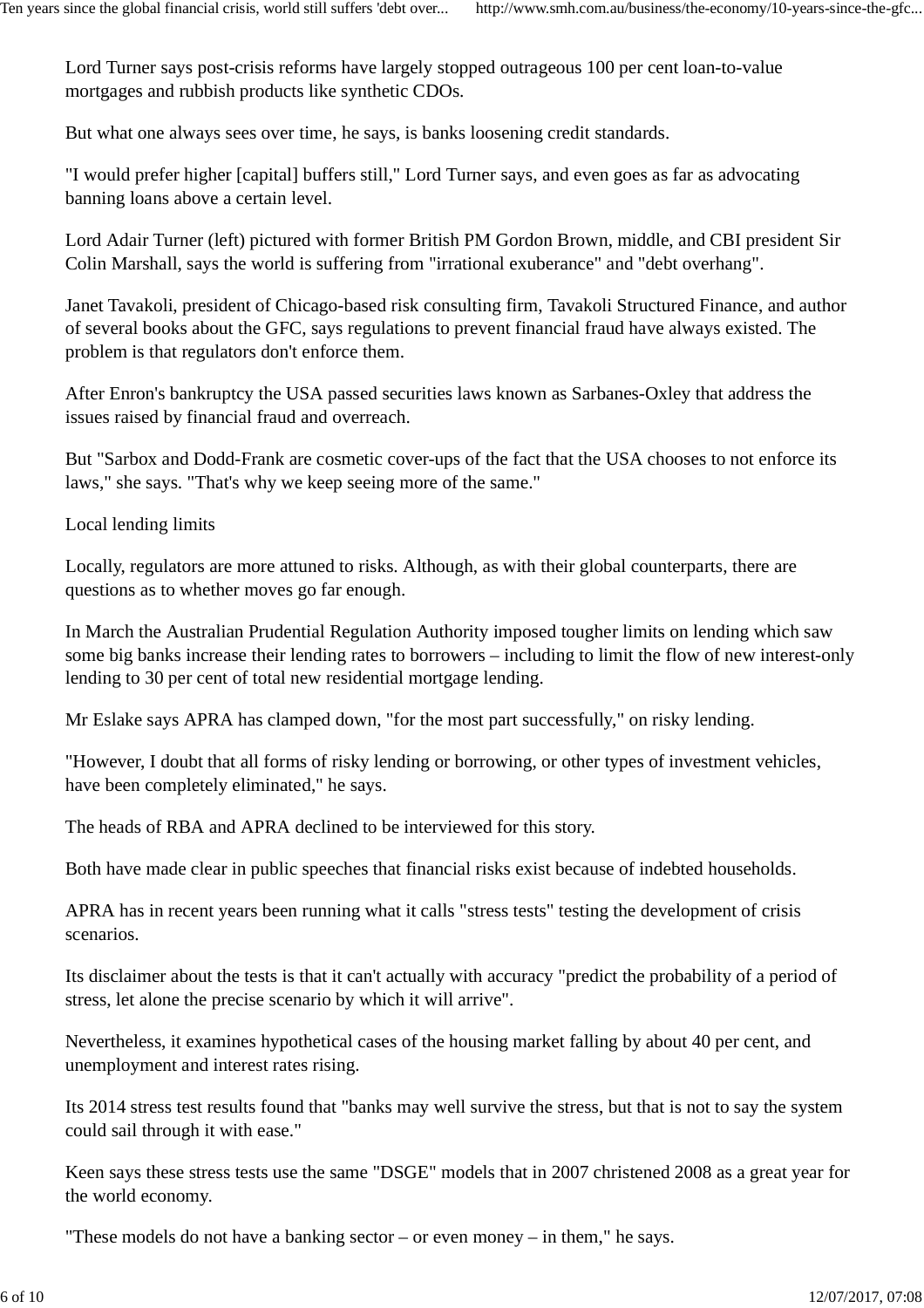He says they do not reflect the real economy. "Cascade events just aren't possible in these models," he says, "but they are in the real world, chain-reactions occur."

David says Australian lenders are "chronically undercapitalised relative to the risks they have taken".

He also believes banks are still issuing mortgages that are too large for borrowers to service over the life of the loans.

"For APRA to assume the Australian banking system can survive living within its own means despite its high dependency on cheap, and easy to roll over, foreign-derived debt is nothing short of hilarious," Mr David says.

Mr Wilson says the four majors only have \$162 billion of real equity to support their entire balance sheets. "A mere 5 per cent housing loss rate destroys 50 per cent of bank capital," he says.

Limits on lending, while necessary, could be the very factor that tips us over.

JCP's analysis shows the buffers mostly impact low-risk households that hold only 30 per cent of total mortgage debt of \$1.6 trillion.

"The borrowers who need the buffers don't have them," Wilson says. "Needless to say, the system looks vulnerable."

Flawed incentives

Another problem highlighted during the crisis was the big pay packets received by Wall Street bank chiefs who behaved badly.

And post crisis, a lack of accountability for their mistakes.

In the US, pay packets of bank CEOs are akin to those of celebrities, and "virtually all the dangerous practices remain in place", says Randall Wray, a senior scholar at the Levy Economics Institute of Bard College in New York.

He has authored several books criticising orthodox monetary theory and policy and says "the whole thing will again collapse", even if it's sometime off.

Wray points out that "no top executive of any of the fraudulent financial institutions was prosecuted."

"No lessons were learned – except that no crime is too big if you work at a too big to fail institution," he says.

"If anything, the bigger the fraud, the bigger the bonus."

JPMorgan's Jamie Dimon "got a pass", says Janet Tavakoli. *Photo: AP*

Tavakoli says after the crisis, bankers simply connected, gave huge campaign contributions to Congress and were "protected".

Financial executives are still not held accountable, she says, pointing to JPMorgan Chase's London Whale debacle in 2012 as another example of executives getting away with bad behaviour.

"JPMorgan CEO Jamie Dimon got a pass after the London unit that reported directly to him made credit derivatives bets and lost \$6 billion representing years of profits for that unit," she says.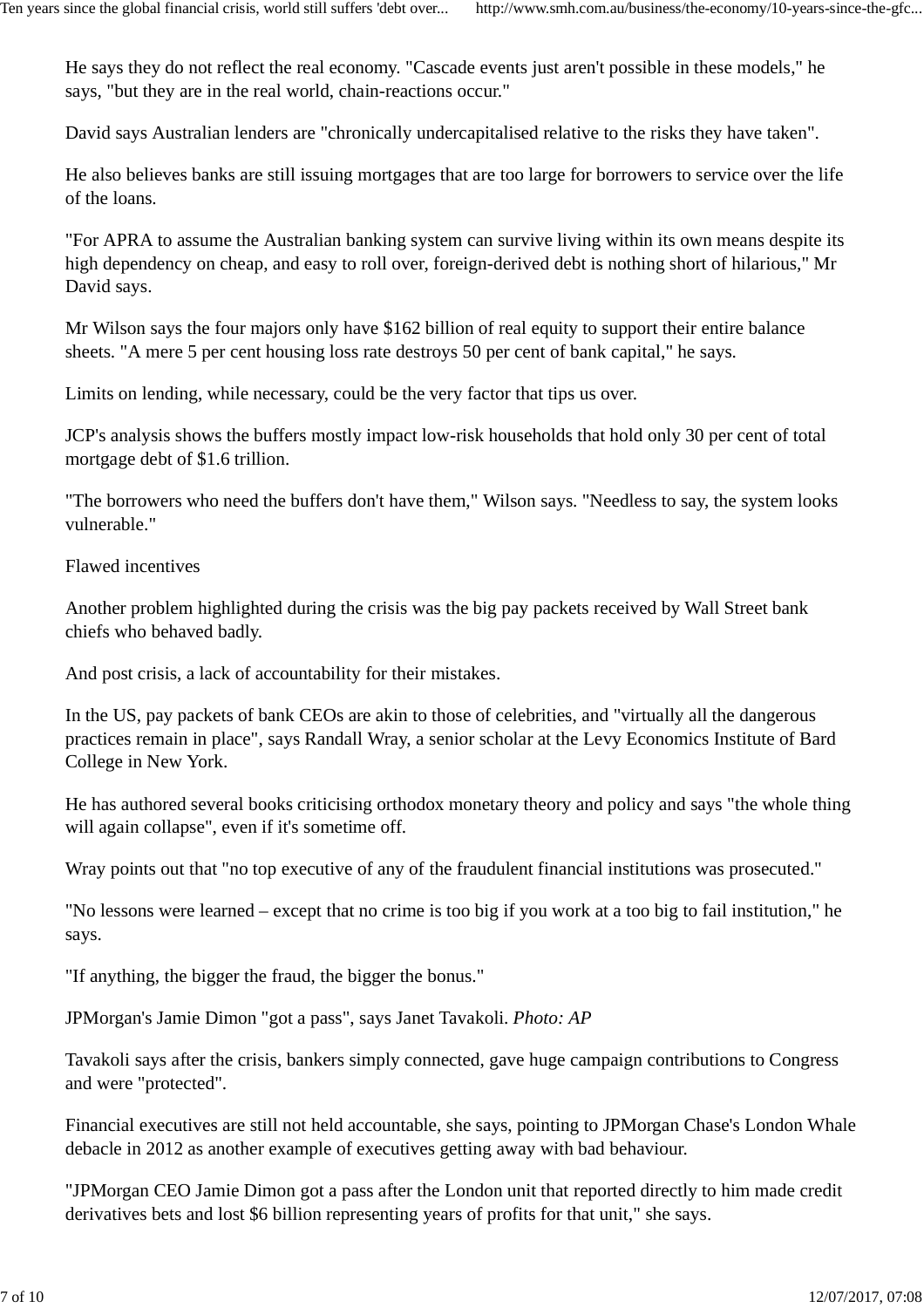"It was the poster child for worst practices in risk management. Jamie Dimon had signed off on documents stating risk management was fine. Yet he wasn't held accountable under Sarbox regulations or anything else."

White says there needs to be more and tougher prosecutions of financial criminals, including tougher fines and prison.

"Here the problem is assigning individual blame and also proving the intent to commit a criminal act rather than simply a stupid one," he says.

Navidi says "flawed incentives, lax personal liability laws and skewed ethics" encourage risk taking.

And, "US banks have become even larger and more systemically important and have the luxury of operating with an implicit guarantee by taxpayers," she says.

Taking responsibility

Wayne Swan says governments should not be seen "simplistically as guardians against individual irrationality". *Photo: Alex Ellinghausen*

The GFC raised questions about who was ultimately to blame when things turn sour.

Former treasurer Wayne Swan defends the massive stimulus package he and former prime minister Kevin Rudd and the then treasury secretary Ken Henry pulled together to stop Australia plunging into recession.

But Swan concedes there's a "moral hazard" whereby "if banks expect they will be bailed out, they may engage in riskier behaviour".

He says governments should not be seen "simplistically as guardians against individual irrationality".

Swan says ultimately everyone has a role to play.

"Governments in setting the policy framework to promote growth in incomes and economic stability, banks to do their due diligence in lending and ensure they meet lending and regulatory standards, regulators to enforce those standards and individuals to be honest in their disclosures and prudent in their approach to debt," he says.

As economist Hyman Minsky explored in his work on financial instability, there is such a thing as macroeconomic risk.

Eslake says governments will always feel obliged to "step in" to protect depositors in the event that any bank is at risk of failing – as they did in Australia. The political consequences of failing to do so – large numbers of people losing potentially all their life savings – are simply too great, he says.

Lord Turner says even if regulators had spotted the problems before they occurred in 2007-08 and tried to stop it, they would have faced intense lobbying from banks, and media stories saying such moves will send us into recession.

He criticises regulators who pretended things were rosy when they weren't. But overall, he blames an "intellectual failure" that accepts excessive debt so long as the economy keeps ticking on.

"You have to understand the dominance of bad economic ideas, which did not allow us to critically analyse how bad it was [before the GFC]," he says.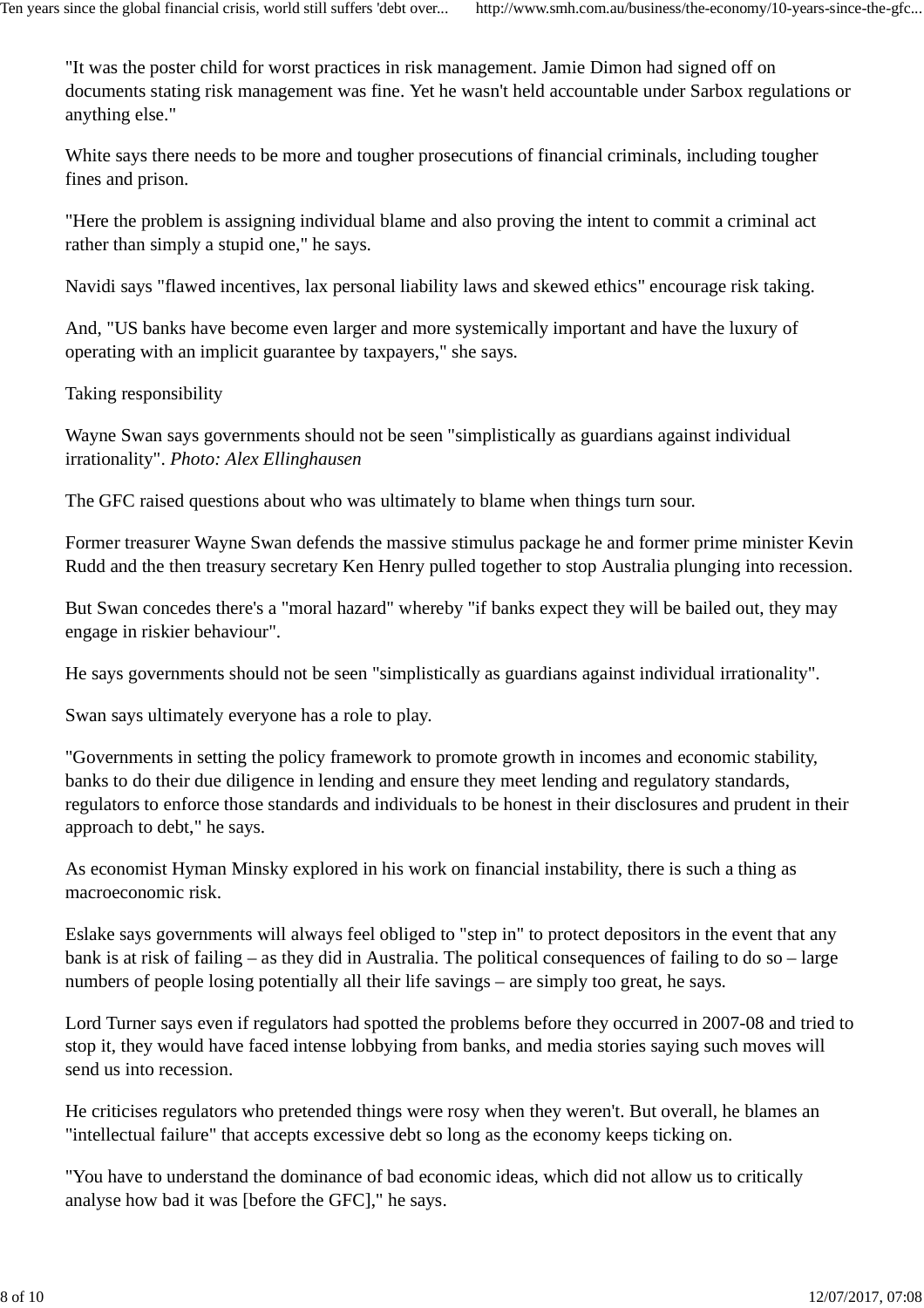"It's very difficult when everyone believes one thing – they can't see the problems coming."

Levy says as economist Hyman Minsky explored in his work on financial instability, there is such a thing as macroeconomic risk, and individuals cannot protect themselves from it.

"Had we left all to individuals to handle in 2008, we would be desperately foraging for food or dead," Levy says.

#### *Follow Nassim Khadem on Facebook and Twitter.*

This story was found at: *http://www.smh.com.au/business/the-economy/10-years-since-thegfc-20170526-gwe5f2.html*

# **Most Read Articles**

# **The Sydney Morning Herald**

Man charged with murder of Sydney teenager Brayden Dillon

Police investigate as racist posters are plastered across Sydney's inner west

Seven objects to '90 per cent' of Amber Harrison's statement

Seven rounds to five: rescore gives bout to Horn

The Sydney suburb begging for a freeze on poker machines

### **The Age**

'I'm pretty sure he put the toy gun in my mouth while having sex'

Inflation swingers shot within 32 seconds

'Failed leader': Kennett slams PM's 'appalling lack of political judgment'

Seven objects to '90 per cent' of Amber Harrison's statement

Concerning affair for the AFL

### **Brisbane Times**

National gym chain, personal trainer sued after man spends week in hospital

Brisbane traffic: 'Nightmare escaping city' after crashes, breakdown

Seven rounds to five: rescore gives bout to Horn

Cinema, retail plaza to replace Bowen Hills warehouses

Ex-cop tried to kill whole family, stabbing children and leaving wife with 71 scars

### **Canberra Times**